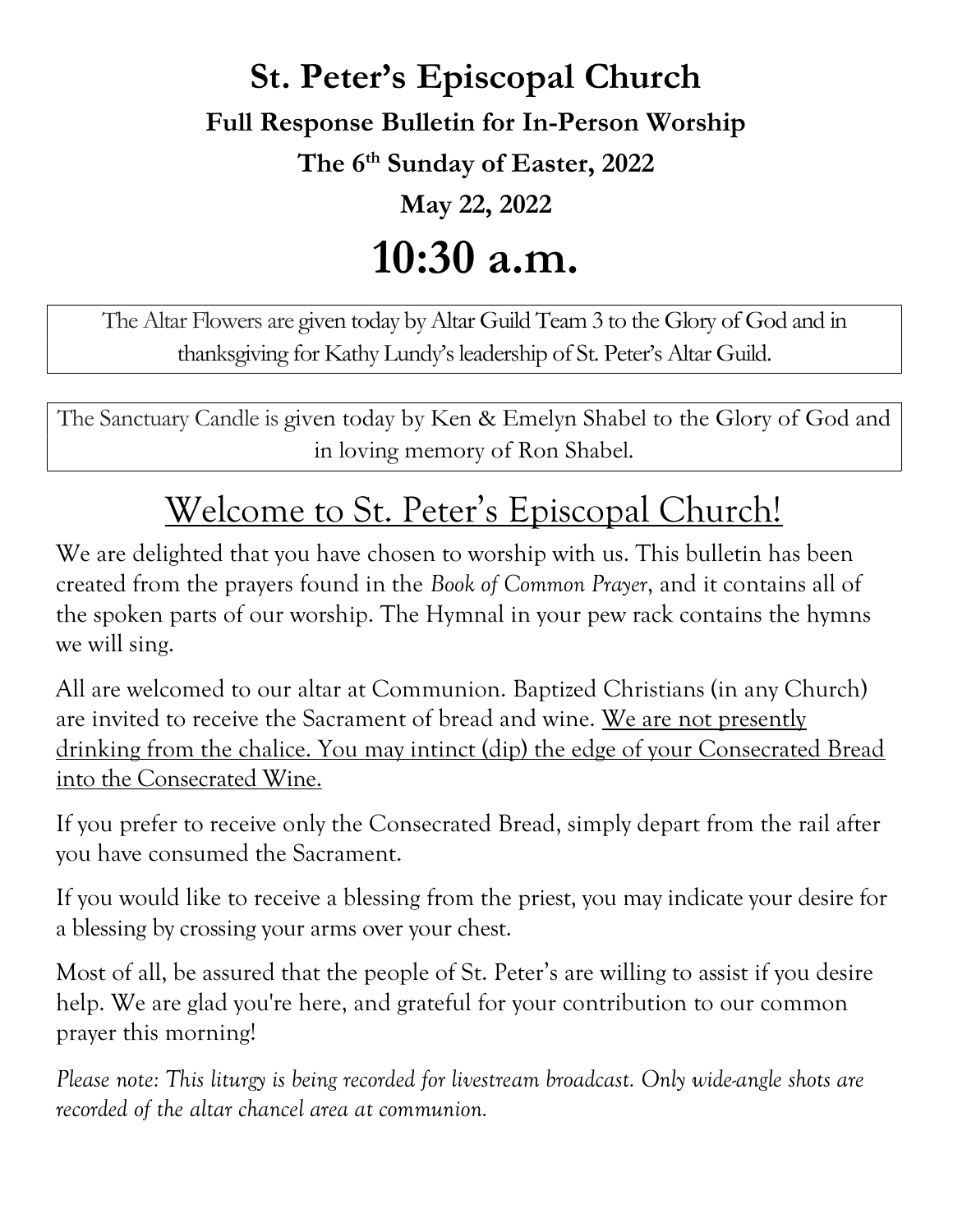

# The Holy Eucharist: Rite 2

# The Word of God

# Opening Hymn: #174

The people standing, the Celebrant says, Alleluia! Christ is risen! The people respond, The Lord is risen indeed. Alleluia!

## The Collect for Purity

Almighty God, to you all hearts are open, all desires known, and from you no secrets are hid: Cleanse the thoughts of our hearts by the inspiration of your Holy Spirit, that we may perfectly love you, and worthily magnify your holy Name; through Christ our Lord. Amen.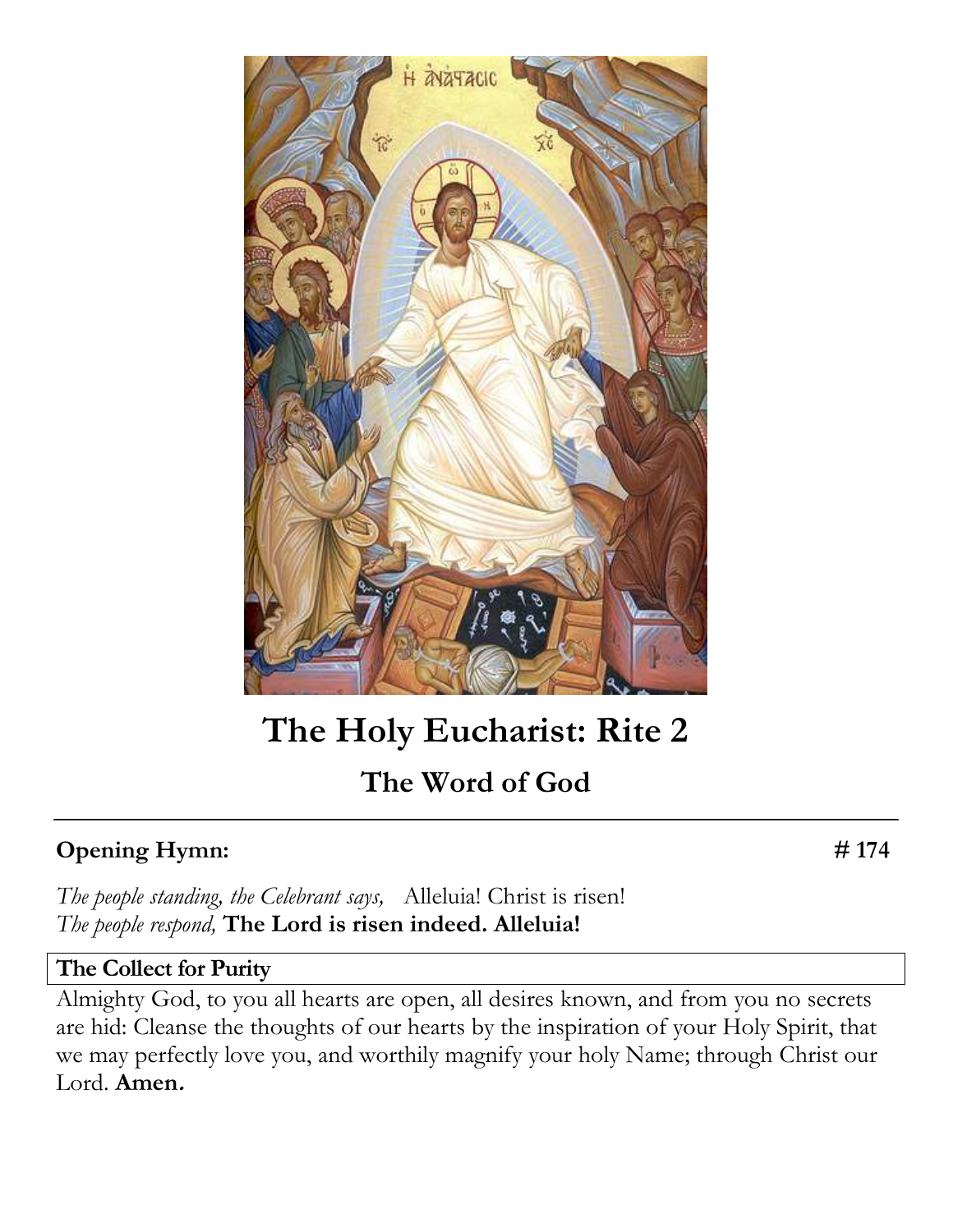

Celebrant: The Lord be with you. People: And also with you. Celebrant: Let us pray.

Following the collect, the people respond, Amen.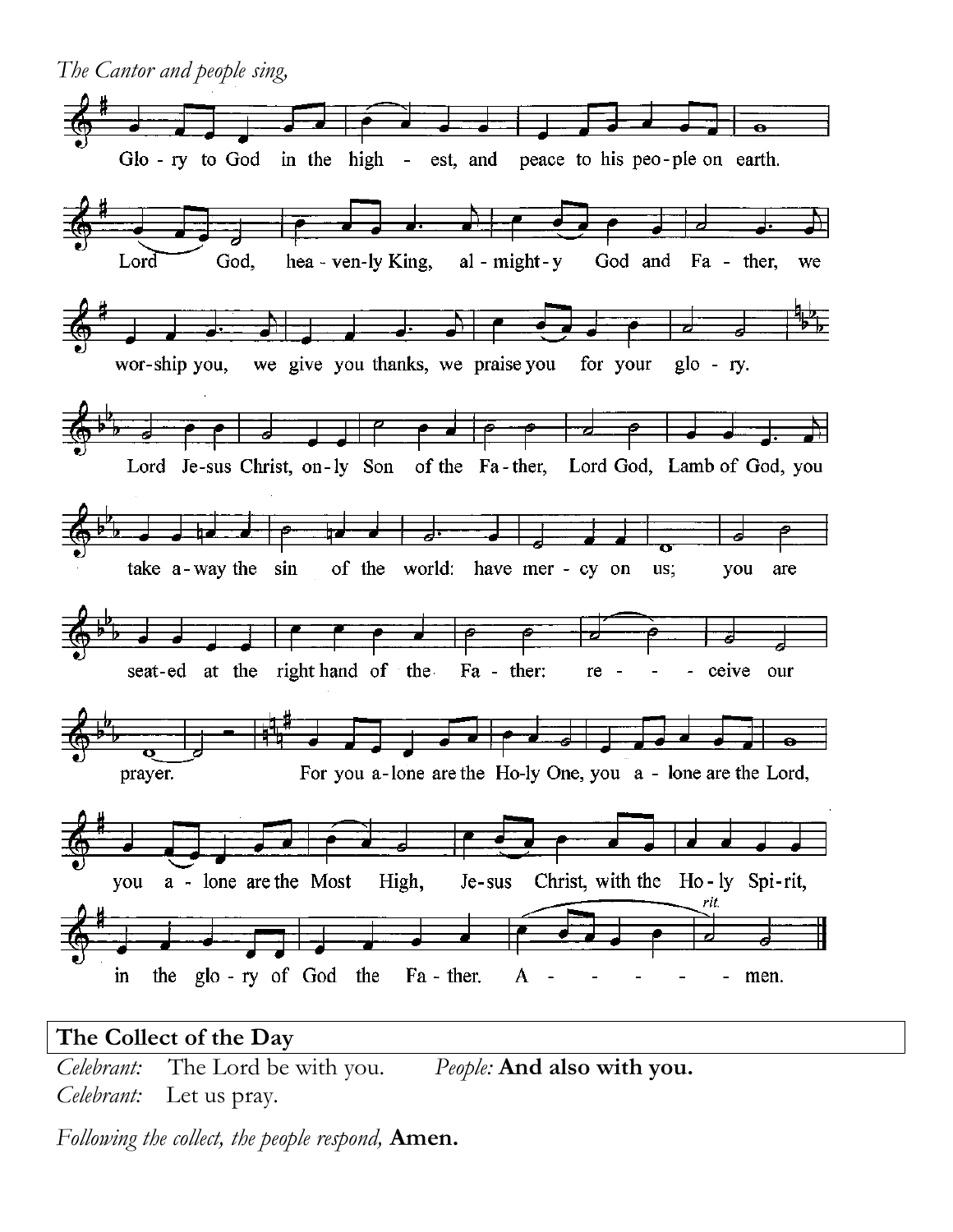### The Lessons

 $1<sup>st</sup>$  Lesson - The people sit. After the lesson is read, the lector says, The Word of the Lord. The people respond, Thanks be to God.

**Psalm -** A Psalm is sung by one or more cantor(s). The congregation sings the refrain.

 $2<sup>nd</sup> **Lesson**$  - *After the lesson is read, the lector says,* The Word of the Lord. The people respond, Thanks be to God.

## Sequence Hymn: # 621

**The Gospel** - All stand.

The Priest reads the Gospel, first saying, The Holy Gospel of our Lord Jesus Christ, according to  $\qquad$ .

The people respond, Glory to you, Lord Christ.

After the Gospel, the Priest or Deacon says, The Gospel of the Lord. The people say, Praise to you, Lord Christ.

### The Sermon

**The Nicene Creed** The people stand.

We believe in one God, the Father, the Almighty,

maker of heaven and earth, of all that is, seen and unseen.

We believe in one Lord, Jesus Christ, the only Son of God, eternally begotten of the Father, God from God, Light from Light, true God from true God, begotten, not made,

of one Being with the Father; through him all things were made.

For us and for our salvation he came down from heaven,

by the power of the Holy Spirit,

he became incarnate from the Virgin Mary and was made man.

 For our sake he was crucified under Pontius Pilate; he suffered death and was buried. On the third day he rose again in accordance with the Scriptures;

he ascended into heaven and is seated at the right hand of the Father.

- He will come again in glory to judge the living and the dead, and his kingdom will have no end.
- We believe in the Holy Spirit, the Lord, the giver of life, who proceeds from the Father and the Son. With the Father and the Son, he is worshiped and glorified.

He has spoken through the Prophets.

We believe in one holy catholic and apostolic Church.

We acknowledge one baptism for the forgiveness of sins.

We look for the resurrection of the dead, and the life of the world to come. Amen.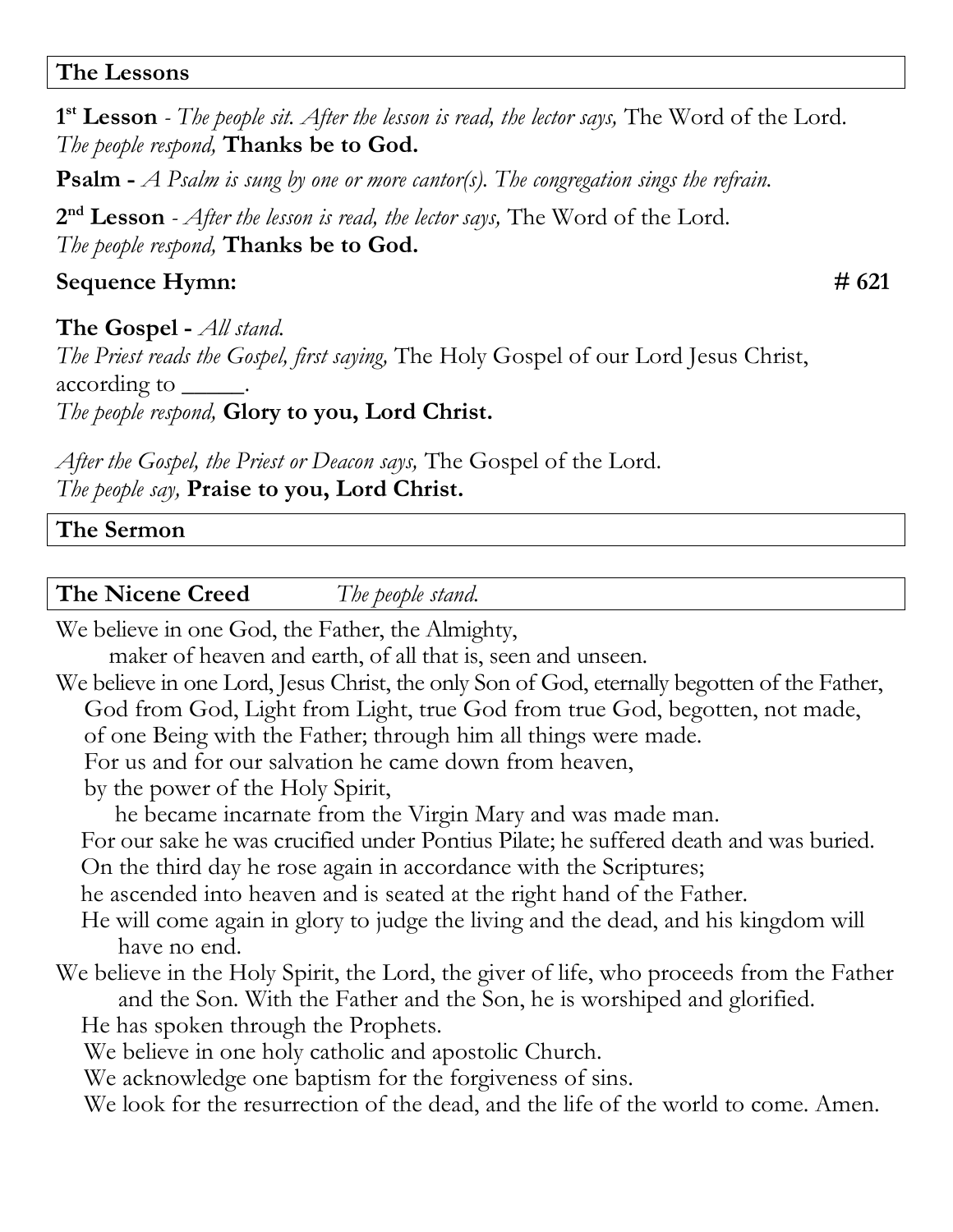### The Prayers of the People The people remain standing for the prayers during the season of Easter.

- Priest Let us pray for the Church and for the world.
- Intercessor Father, we pray for your holy Catholic Church;
- People That we all may be one.

Grant that every member of the Church may truly and humbly serve you; That your Name may be glorified by all people.

We pray for all bishops, priests, and deacons; That they may be faithful ministers of your Word and Sacraments.

We pray for all who govern and hold authority in the nations of the world; That there may be justice and peace on the earth.

Give us grace to do your will in all that we undertake; That our works may find favor in your sight.

Have compassion on those who suffer from any grief or trouble; That they may be delivered from their distress.

Give to the departed eternal rest.

Let light perpetual shine upon them.

We praise you for your saints who have entered into joy; May we also come to share in your heavenly kingdom.

Let us pray for our own needs and those of others.

The clergy and people offer the names of those for whom we pray, silently or aloud.

The Celebrant then prays a concluding collect.

During the Great Fifty Days of Easter, the confession is omitted as we emphasize the joy of the forgiving work that God has done for us through Christ.

**The Peace** The people remain standing.

The Celebrant says to the people, The peace of the Lord be always with you. The people respond, And also with you.

**The Offertory** When the offerings are presented, the people sing: All things come of thee, O Lord; and of thine own have we given thee.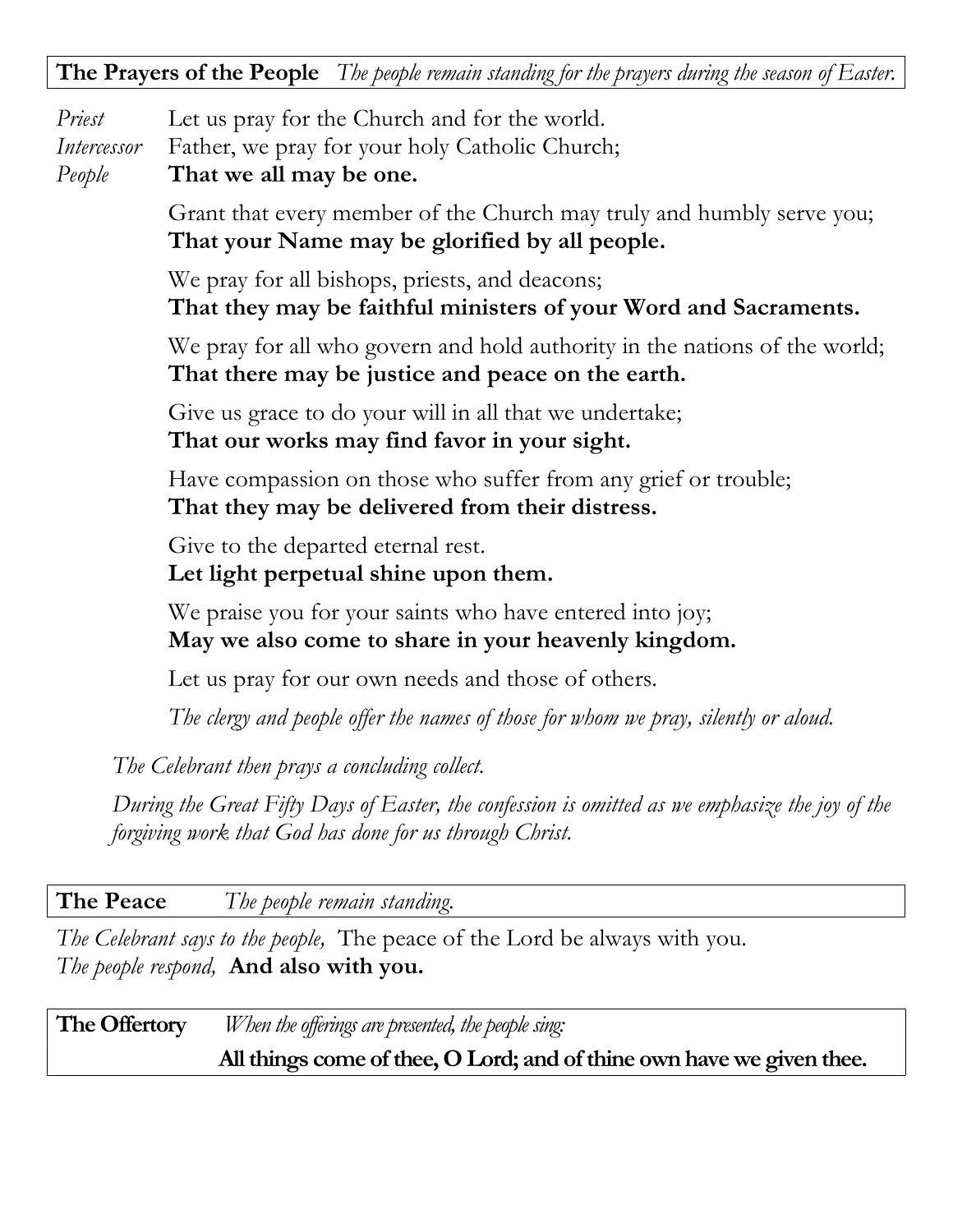# The Holy Communion



The people stand as the Celebrant continues. Since the Council of Nicea (325 A.D.) Christians have been encouraged to stand for prayers during the Easter Season in order to embody the reality that we have been raised with Christ. If it is a physical hardship to stand, please be seated.

In the midst of the Great Thanksgiving, the people respond in declaring:

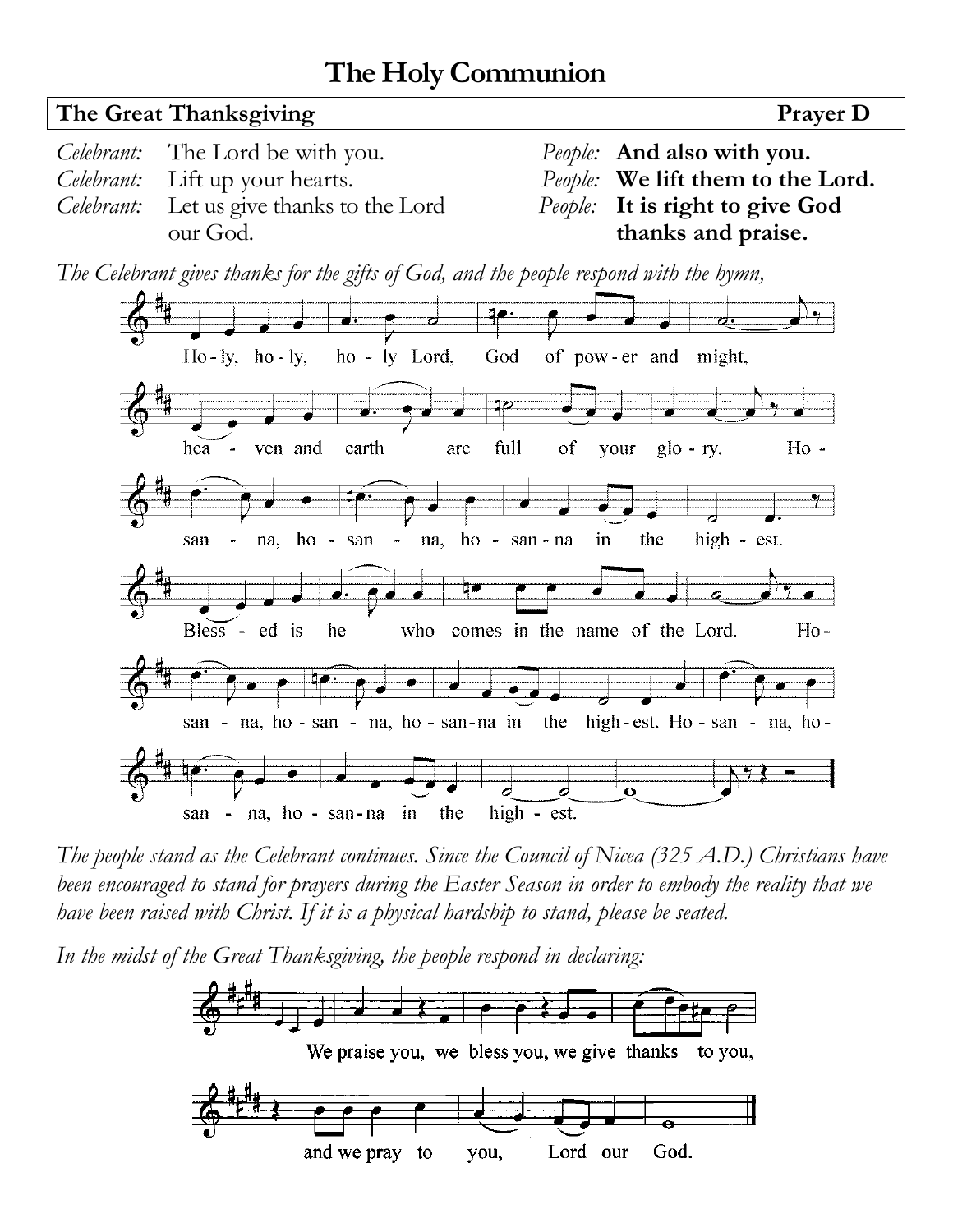At the conclusion of the prayer, the people sing,



The Lord's Prayer

Our Father, who art in heaven, hallowed be thy Name, thy kingdom come, thy will be done, on earth as it is in heaven. Give us this day our daily bread. And forgive us our trespasses, as we forgive those who trespass against us. And lead us not into temptation, but deliver us from evil. For thine is the kingdom, and the power, and the glory, for ever and ever. Amen.

## The Breaking of the Bread

The Celebrant breaks the consecrated Bread.



The Celebrant then says the following invitation: The Gifts of God for the People of God.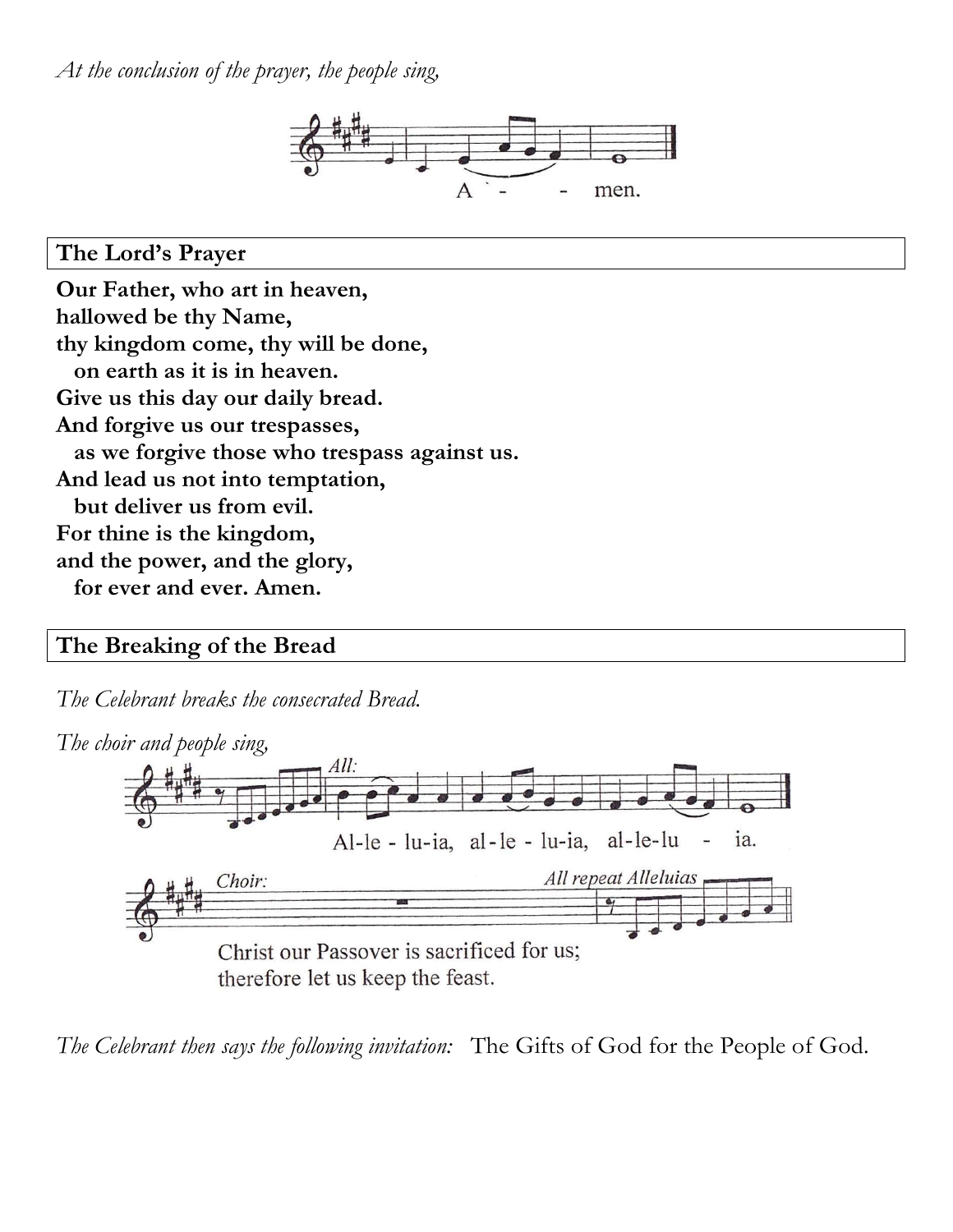

## The Distribution of Gifts

The people come forward to receive Holy Communion.

## Communion Hymn # 204

When one or more Eucharistic Visitors are sent out to distribute the Holy Gifts to our homebound parishioners, the celebrant dismisses them with a prayer, and all the people respond, praying: We who are many are one body, for we all share one bread, one cup.

Postcommunion Thanksgiving Prayer The people stand.

After Communion, the Celebrant and People have been strengthened to stand and pray, Eternal God, heavenly Father, you have graciously accepted us as living members of your Son our Savior Jesus Christ, and you have fed us with spiritual food in the Sacrament of his Body and Blood. Send us now into the world in peace, and grant us strength and courage to love and serve you with gladness and singleness of heart; through Christ our Lord. Amen.

### The Blessing

The Celebrant blesses the people.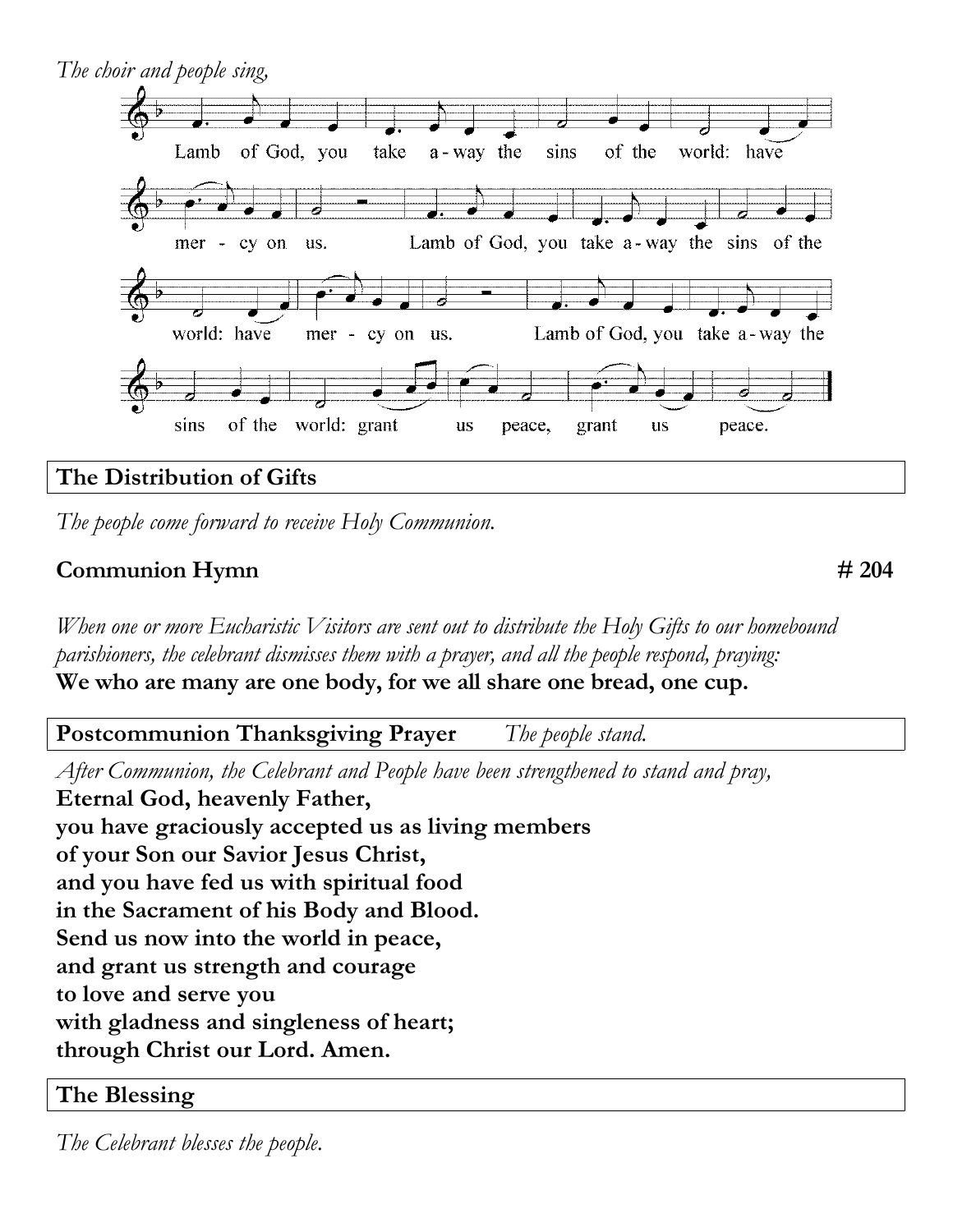### The Dismissal, with Easter Alleluias!

*Priest:* Let us go forth into the world, rejoicing in the power of the Spirit. Alleluia! Alleluia!

People Thanks be to God. Alleluia! Alleluia!

Glory to God by Carroll Thomas Andrews, ©1970 GIA Publications. All rights reserved. Holy, holy, holy by Richard Proulx, ©1991 GIA Publications. All rights reserved. Acclamation, Amen, Christ our Passover by Jeffrey E. Smith, ©1990 Morningstar Music. All rights reserved. Lamb of God by Richard Proulx, ©1975 GIA Publications. All rights reserved. All music reprinted by permission, OneLicense.net, A-708276

# Prayer List of St. Peter's Parishioners

The clergy will verbally offer the names on the acute list weekly, and the names on our chronic list bi-weekly in hopes of keeping those for whom we pray in the awareness of our community members who may be able and willing to reach out with other expressions of love and care.

| Parishioners preparing for/recovering from   |                    | Parishioners who are homebound, in skilled     |               |
|----------------------------------------------|--------------------|------------------------------------------------|---------------|
| hospitalization/surgery or receiving regular |                    | care, or experiencing chronic pain or limiting |               |
| therapy or hospice care.                     |                    | conditions.                                    |               |
| Lucy Allen                                   | Hal Hunt           | Ann Edwards                                    | Carl Scull    |
| Teresa Burns                                 | Greg Lobikis       | Joy Haas                                       | Carol Stephan |
| Debbie Cannada                               | Jody Lynn          | Shirley Kline                                  | Nancy Wedlake |
| Rosemarie Gerstenberger                      | Littlejohn McSwain | Gayle Meacham                                  |               |
| <b>Burnley Graham</b>                        | Sharon Kruse       |                                                |               |
| Phyllis Grayson                              | Mary Ann Whiten    |                                                |               |
| Sue Havens                                   | Ron Whiten         |                                                |               |

### Other parishioners who have asked for our community's prayers.

| Val Pierce                                 | Denise Wilkerson |
|--------------------------------------------|------------------|
| Heather Saccamano                          |                  |
| Ginny Tate                                 |                  |
| Katherine Lumpkin-Leech Martin Tillinghast |                  |
| <b>Frances Weaver</b>                      |                  |
|                                            |                  |

Please pray for the repose of the soul of those who have died, especially: Frank Card Sr., stepfather of David Rhodes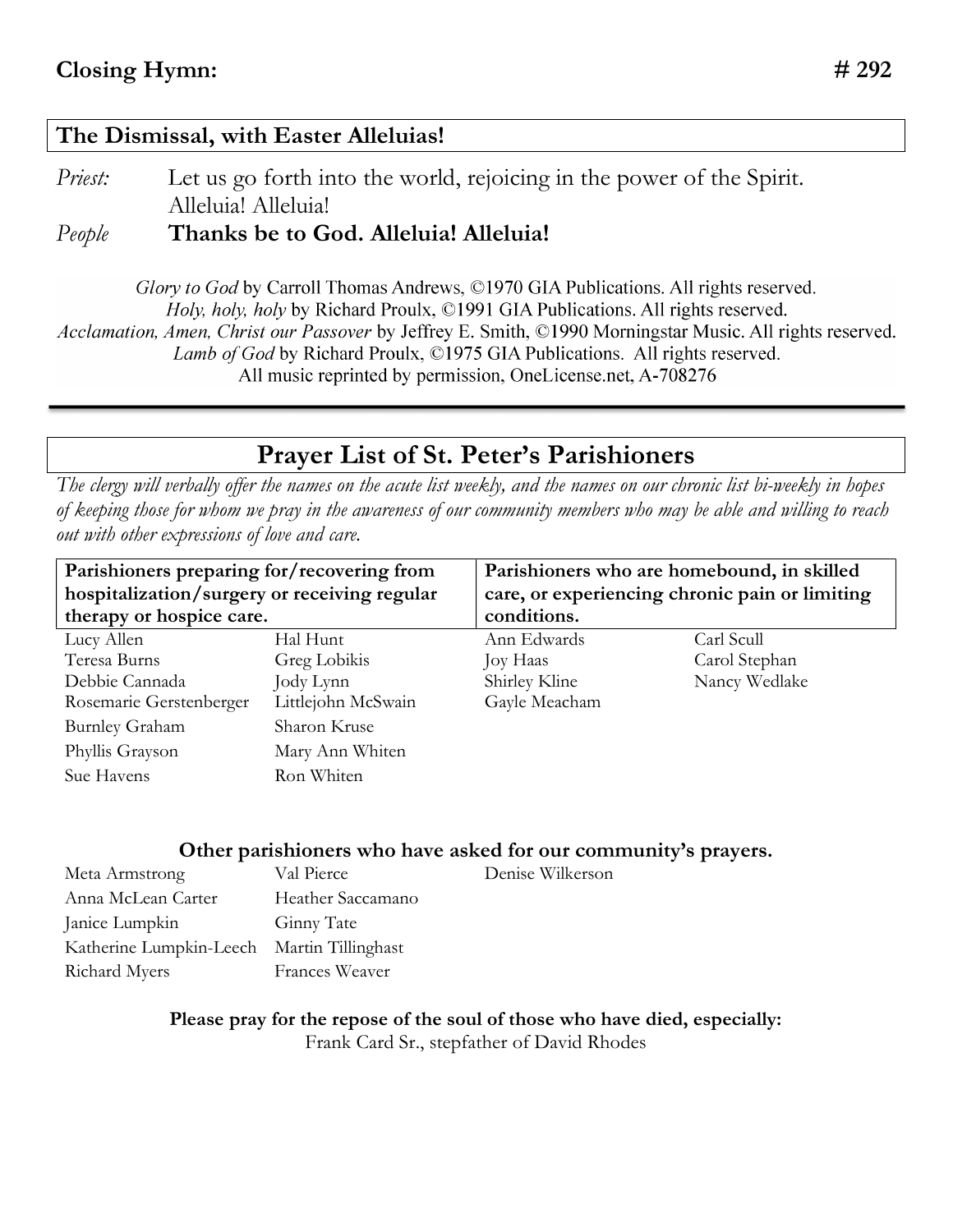#### Prayer List of Relatives of St. Peter's Parishioners

Ken Allen, brother of Lucy Allen Anne Beach-relative of Katherine Lumpkin-Leech Jessica Esselburn – daughter of Jane Auge & Debbie Cannada Jenkins Lumpkin – niece of Janice Lumpkin Kristine Drinnon – daughter of Suzanne Brehm Brandi, Brandi, Brandon & Rayden – family of Greg & Maria Marler Marie Sheley – sister of Sue Bunnell Jesús Antonio and Rosmary Valencia, relatives of Maria and Todd Strange-family member of JoDee Burns Greg Marler Greg Marler Lea & Lynn Burns – sisters of JoDee Burns Nicole Marruffo, cousin of Maria Marler & Nancy Christian Frieda Creasman – mother of Debbie Cannada Sharen McKenna – daughter of Sandy McKenna Baby Joey & Family – known to Debbie Cannada Pam Elwell – sister of Littlejohn McSwain Glen Cheek – father of Jason Cheek Betty Fisher – mother of Karla McSwain David Ferguson – father of Catherine Conger Beau Chattell – nephew of Mary Mills Ana Barreto-relation of Leslie Cook David Murphree – stepson of Kimberly Murphree Geri Delzingaro, mother of Terry Davidson Caldwell Murray – son of Sarah Murray Lois Guinto – sister of Tom Durst Leighton Yates – relative of Sarah Murray Gail Stone – sister of Barbara Ellis Stuart Neal – son of Tina & Larry Neal Jim Wendling – nephew-in-law of Don & Barbara Ellis Nancy Zahre-cousin of Rich & Bobbie Nichols Jeanne Estes—daughter-in-law of Tim & Valerie Estes Louise Triebe – aunt of Bobbie Nichols Becki Peterson – sister of Jody Fails Charlie & June Eyet – cousins of Bobbie Nichols Van Phillips-brother of Jody Fails Gary Olivier – father of Karen Olivier & grandfather of Melody Stokes – niece of Jody Fails Jackson Olivier Lars Farr – son of Chip Farr Abbas Rangwalla-father of Akil Rangwalla Bill & Lynda Fox – in-laws of Jennifer Fox Susan Remick – sister of Marty Remick Sarah & Bryan Boehm- children of Mike Gaines Louise Miller – mother of Larry Riley Paul Gerstenberger – son of Rosemarie Gerstenberger Dutch Weisberber-brother of Carl Scull Derek P. Gobbett- brother of Clive Gobbett Chris Horsfield-uncle of Alice Slayton Oonagh Gobbett-Thompsen – daughter of Anne & Clive Gobbet Bob & Nancy Butler – family of Allison Tillinghast Lynda Horton – aunt of Amy, Caden & Jackson Gore Rowynn Clementine-granddaughter of Brock Vaughn Marshall Dunlap – nephew of Burnley Graham & Shawn Dunham Khris Hansen, son of Pete & Sally Hansen Julee McDonald – cousin of Ed Venters Norma Havens – little sister of Marv Havens Moses Family – relatives of Ed & Martha Venters<br>Gordon Althoff – cousin of Marv Havens Aden Gilliam – great nephew of Louisa & John W Carolyn Keever – sister of Bill Hawkins James Miller, brother of Mary Ann Whiten Charles Hawkins – father of Randy Hawkins Jackie Miller, sister-in-law of Mary Ann Whiten SaraAnn Lovell – cousin of Jim & Ellen Huber Stanley Miller, nephew of Mary Ann Whiten Jeff Jones – son of Mike Jones Jaclynn Wilkerson-daughter of Tim & Denise Wilkerson Nicole Poole - daughter of Sharon Kruse Margo Mead – sister of Cynthia Lobikis

Evelyn Goers – mother-in-law of Lucy Allen Cody Leech – son of Katherine Lumpkin-Leech Jenni Coker – relative of Jody Fails Elizabeth Norris – daughter of Ron & Barbara Plemmons Magnus Farr – son of Chip Farr David Norris – son-in-law of Ron & Barbara Plemmons Diane & Theron C. Gore – mother/father-in-law to Hannah Tillinghast – niece of Allison & Martin Tillinghast Amy Gore & grandparents to Caden & Jackson Mary Stevens & family – daughter of Allison Tillinghast Aden Gilliam – great nephew of Louisa & John Wagoner Vanessa Lindeberg – niece of Marv & Sue Havens Jessica Watson – niece of Mimi Abels & Richard Watson

The Rev. Alice Haynes, sister of Pam Kitson Susan Reddix, sister & in-law of Denise & Tim Wilkerson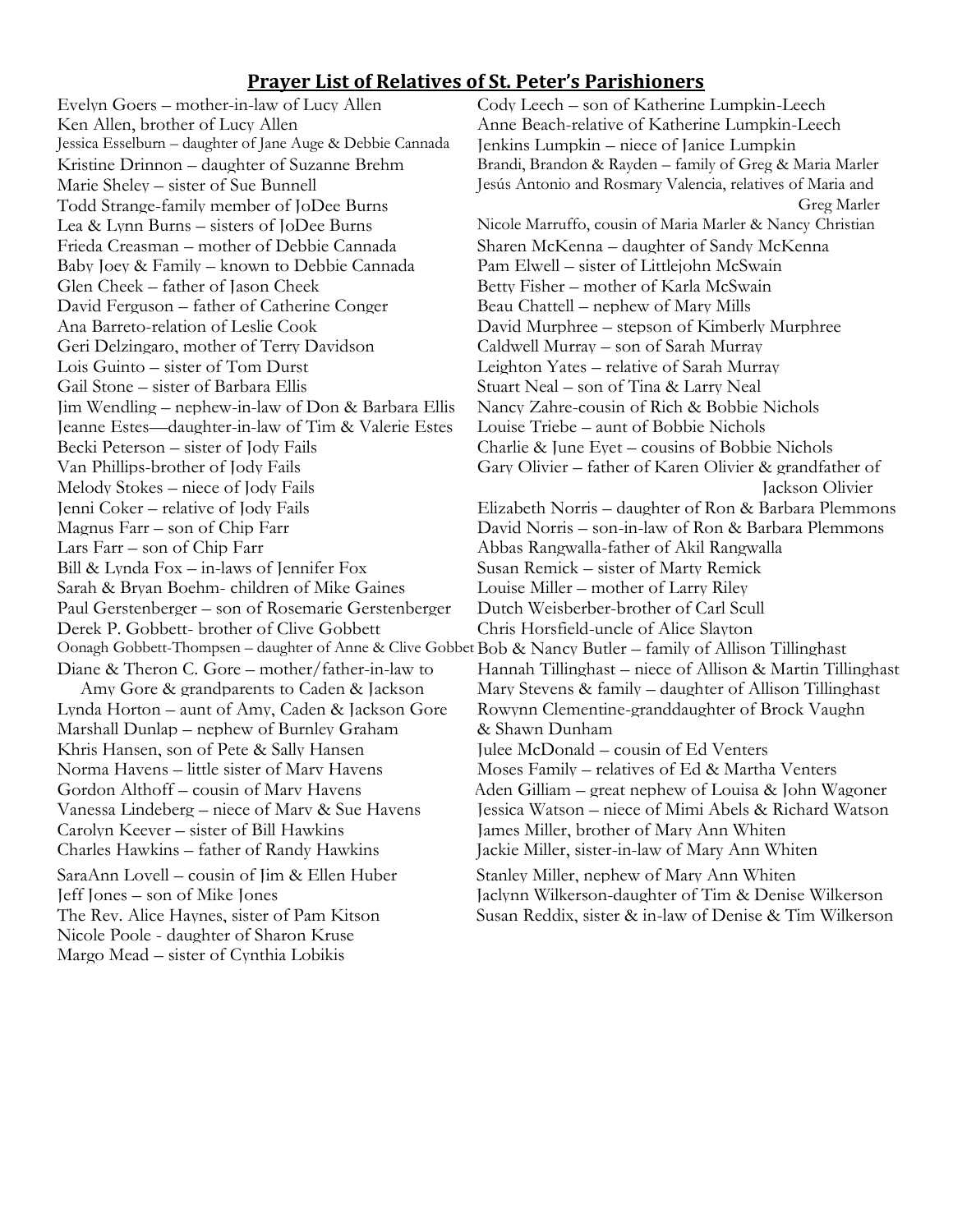| Catherine Conger | <b>Jill Fletcher</b> | Gina Pelino         |
|------------------|----------------------|---------------------|
| Kyle Conger      | <b>Bill Hawkins</b>  | Dotti Priddy        |
| Marie Cope       | Malissa Hawkins      | Kelly Romero        |
| Cindy Davis      | Susan Kear           | Carissa Rhodes      |
| Kyle Davis       | Katie Kluttz         | Jan Rhodes          |
| Chris Dewey      | Susan Leaphart       | Erin Ryan           |
| Ann Dodd         | Laura Lipscomb       | Emelyn Shabel       |
| Shawn Dunham     | Brenda McKinney      | <b>Brock Vaughn</b> |
| Emily Durham     | Sarah Murray         |                     |

We give thanks for our Christian education teachers and planners: